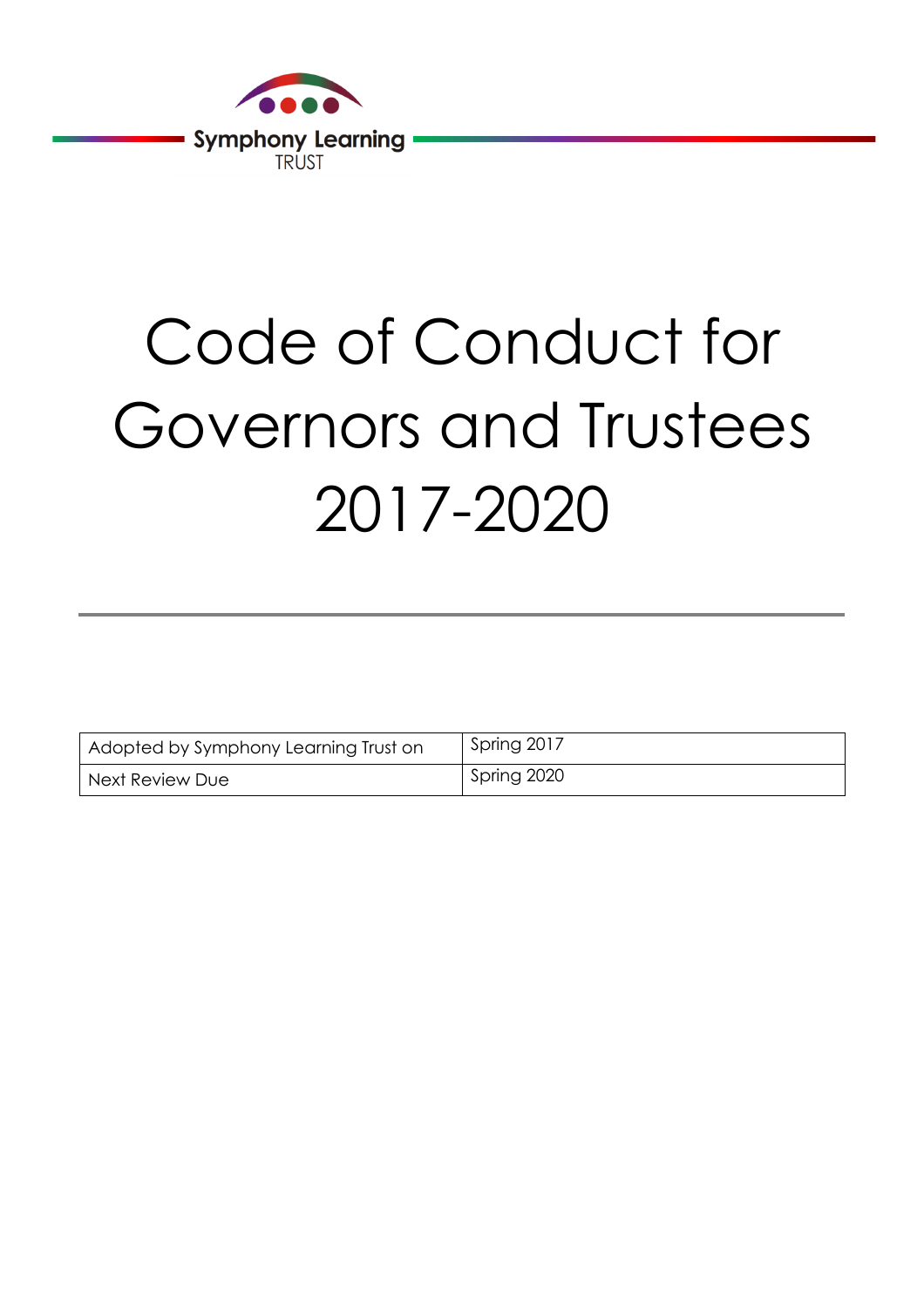## **Governing Board – Core Strategic Functions**

The governing board has the following core strategic functions:

Establishing the strategic direction, by:

- Setting the vision, values, and objectives for the school(s)/trust
- Agreeing the school improvement strategy with priorities and targets
- Meeting statutory duties

Ensuring accountability, by:

- Appointing the executive headteacher/headteacher
- Monitoring progress towards targets
- Performance managing the executive headteacher/headteacher
- Engaging with stakeholders
- Contributing to school self-evaluation

Ensuring financial probity, by:

- Setting the budget
- Monitoring spending against the budget
- Ensuring value for money is obtained
- Ensuring risks to the organisation are managed

#### **As Individuals on the Board**   $\overline{\cdots}$

As individuals on the board we agree to the following:

#### **Role & Responsibilities**

- We understand the purpose of the board and the role of the executive headteacher/headteacher. We accept that we have no legal authority to act individually, except when the board has given us delegated authority to do so, and therefore we will only speak on behalf of the governing board when we have been specifically authorised to do so.
- We accept collective responsibility for all decisions made by the board or its delegated agents. This means that we will not speak against majority decisions outside the governing board meeting.
- We have a duty to act fairly and without prejudice, and in so far as we have responsibility for staff, we will fulfil all that is expected of a good employer.
- We will encourage open government and will act appropriately.
- We will consider carefully how our decisions may affect the community and other schools. We will always be mindful of our responsibility to maintain and develop the ethos and reputation of our school/group of schools. Our actions within the school and the local community will reflect this.
- In making or responding to criticism or complaints we will follow the procedures established by the governing board.
- We will actively support and challenge the executive headteacher/headteacher.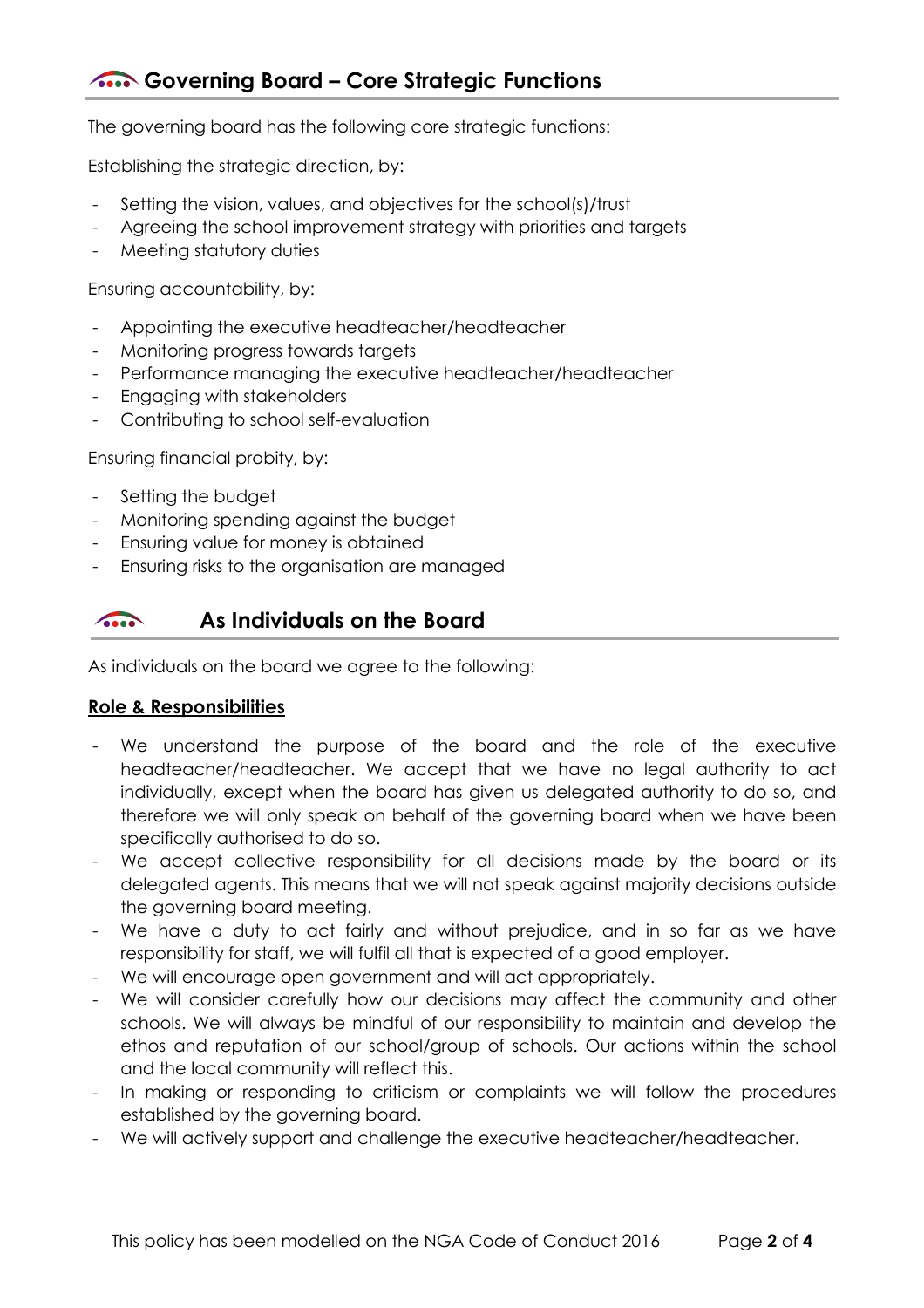## **Commitment**

- We acknowledge that accepting office as a governor/trustee/academy committee member involves the commitment of significant amounts of time and energy.
- We will each involve ourselves actively in the work of the governing board, and accept our fair share of responsibilities, including service on committees or working groups.
- We will make full efforts to attend all meetings and where we cannot attend explain in advance why we are unable to.
- We will get to know the school/s well and respond to opportunities to involve ourselves in school activities.
- We will visit the school/s, with all visits arranged in advance with the executive headteacher/headteacher and undertaken within the framework established by the governing board.
- We will consider seriously our individual and collective needs for induction, training and development, and will undertake relevant training.
- We accept that in the interests of open government, our full names, date of appointment, terms of office, roles on the governing board, attendance records, relevant business and pecuniary interests, category of governor and the body responsible for appointing us will be published on the school's website.
- In the interests of transparency, we accept that information relating to governors/trustees/academy committee members will be collected and logged on the DfE's national database of governors (Edubase).

### **Relationships**

- We will strive to work as a team in which constructive working relationships are actively promoted.
- We will express views openly, courteously and respectfully in all our communications with other governors/trustees/academy committee members.
- We will support the chair in their role of ensuring appropriate conduct both at meetings and at all times.
- We are prepared to answer queries from other board members in relation to delegated functions and take into account any concerns expressed, and we will acknowledge the time, effort and skills that have been committed to the delegated function by those involved.
- We will seek to develop effective working relationships with the executive headteacher/headteacher, staff and parents, the trust, the local authority and other relevant agencies and the community.

## **Confidentiality**

- We will observe complete confidentiality when matters are deemed confidential or where they concern specific members of staff or pupils, both inside or outside school.
- We will exercise the greatest prudence at all times when discussions regarding school/trust business arise outside a governing board meeting.
- We will not reveal the details of any governing board vote.

#### **Conflicts of interest**

- We will record any pecuniary or other business interest (including those related to people we are connected with) that we have in connection with the governing